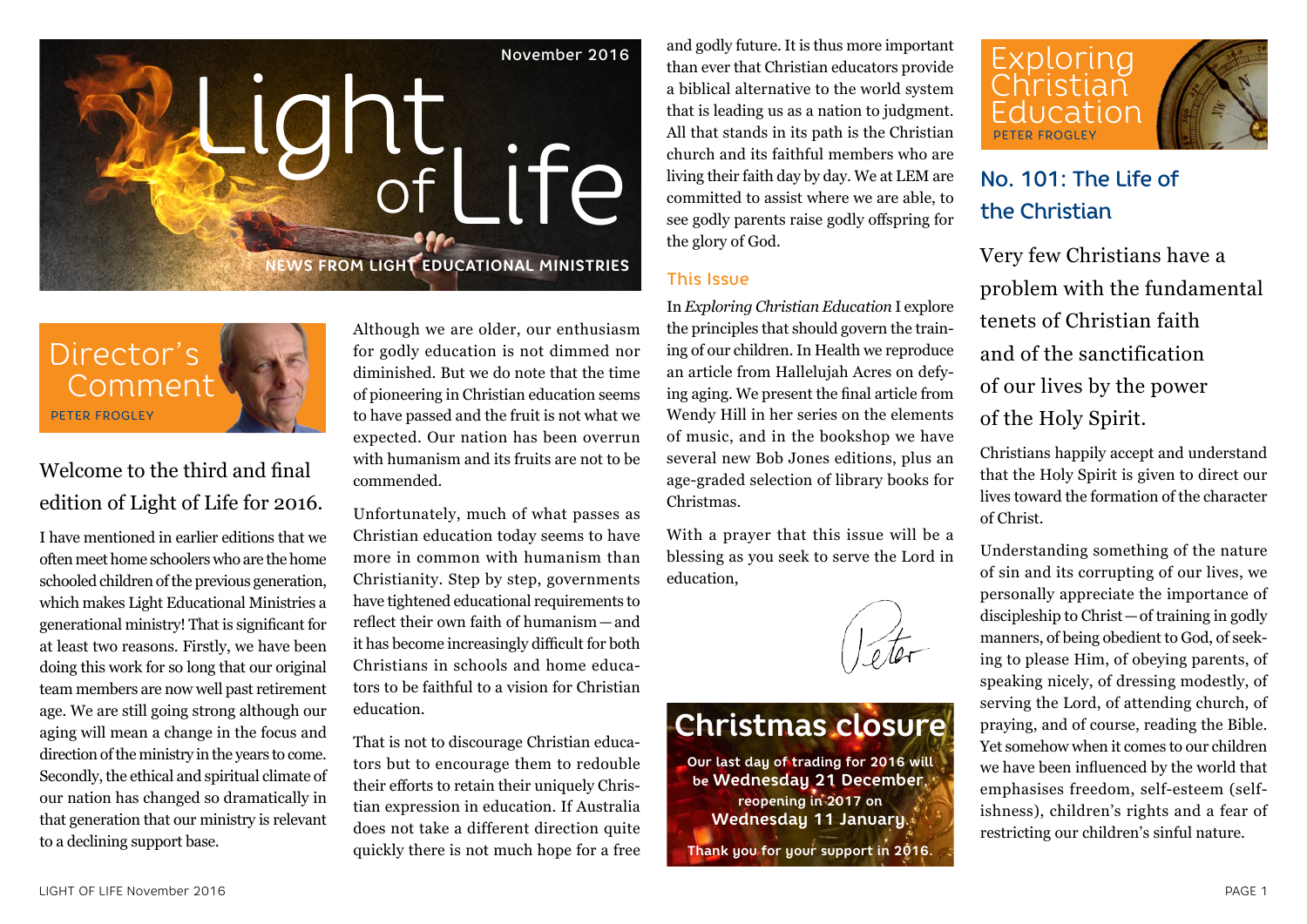#### Confusion sets in

Christians have an innate sense of what is right and wrong according to God's standard — the Bible. This action of our conscience (which is our most precious gift) seems to be waning in much of the Christian community and this leads such believers to be open to values other than those found in the Bible.

Thus, when it comes to raising our children we are too often influenced by the world's system as to how to go about this task. When this happens we are led inevitably to the world of psychology—man's understanding of our psyche—the how and why of human behaviour.

Too many Christians seldom, if ever, stop to think that what we have found to be true in our private Christian lives will also be true in the forming of our children's Christian character. It seems many are trapped in a dualistic world view that believes there are two exclusive compartments to our lives: the spiritual (which is our private relationship with God in Christ) and the secular (where we live our lives in our vocation and public life). Too many live in a world where on the one hand in our private Christian lives we practice the biblical faith, but on the other in our secular life (all that is other than our private faith) we embrace the world's system. Somehow many folk believe this is in part submitting to the government, which we have been taught is the Christian's responsibility.

This dualism, which marked my life for many years, makes many Christians the victims of the world's system, genuinely believing that dualism is in fact the way in which a Christian exercises the faith!

## The Gap Theoru

The Gap Theory is not only the theory which flows from Genesis 1 and gives rise to the old age of the earth, but it is also the theory which gives rise to the great gap that exists between a biblical and a secular (humanist) world view. It is an unfortunate truth that school teachers are taught humanist psychology (the secular) in their training — certainly this author was and that was fifty-odd years ago. But between humanist psychology and biblical discipleship a great gulf (or gap) is fixed.

A humanist approach will enhance a child's sin and galvanise them in selfishness.

A biblical approach will bring the saving grace of God close to the child, to break the power of sin and enable the development of a godly young person fit for service in the selfless kingdom of God.

It seems our education system specialises in helping children find and make their own decisions in life — even extending to the children deciding *what* they will learn and perhaps *when* or even *if*. It has been suggested that modern education trains children to sin more efficiently!

Just one example of the world's system is that it insists that a teacher 'requiring a child to do something they don't want to' is exceedingly damaging to the child's psyche. Thus over the past generation or two we have seen the advent of 'child-centred' (certainly not teacher-centred) education. Biblical Christian teachers will still be of the antiquated view that teachers are called of God to teach (which includes enforcing obedience), rather than being a 'learning clinician'.

# Christians obey God, humanists obey themselves

#### Finding a biblical pathway

Now there seems to be a problem with all this psychology. It does not often, if ever, find itself in accord with our biblical faith. I don't recall Jesus ever instructing us to make our own decisions. Rather He says 'follow me'—the very opposite to the teaching of the humanist. The following scripture from Matthew carries with it the idea of imitating the one they are following!

Then Jesus said to His disciples, 'If anyone desires to come after Me, let him deny himself, and take up his cross, and follow Me.'

#### *Matthew 16:24*

Jesus' teaching is quite clear, being based in not only the Lordship of Christ but also our need to conform (by the power of the Holy Spirit) to the expressed will of God found in the Bible. That is, Christians are to deny self and follow Christ's selflessness.

For the humanist (who by definition worships himself) the priority is and must be... self. This self is the essence of ugliness and sin and is the reason Jesus so strongly directs us far from it.

Jesus's teaching and directions make the nature of our relationship with Him clear and thus provides a foundation for building our educational philosophy. Here are some pertinent words from Jesus from John's Gospel that are helpful in building a Christian philosophy of education:

He who has My commandments and keeps them, it is he who loves Me. And he who loves Me will be loved by My Father, and I will love him and manifest Myself to him. *John 14:21*

You are My friends if you do whatever I command you. *John 15:14*

I am the vine, you are the branches. He who abides in Me, and I in him, bears much fruit; for without Me you can do nothing.

If anyone does not abide in Me, he is cast out as a branch and is withered; and they gather them and throw them into the fire, and they are burned. *John 15:5–6*

Here is the contrast: Christians obey God, humanists obey themselves! What are we training our children to do?

If we yearn for godly children who will make a mark for the Lord in this troubled world, we must train them in God's principles. The world's system of humanism will simply hasten the demise of our nation and indeed western culture.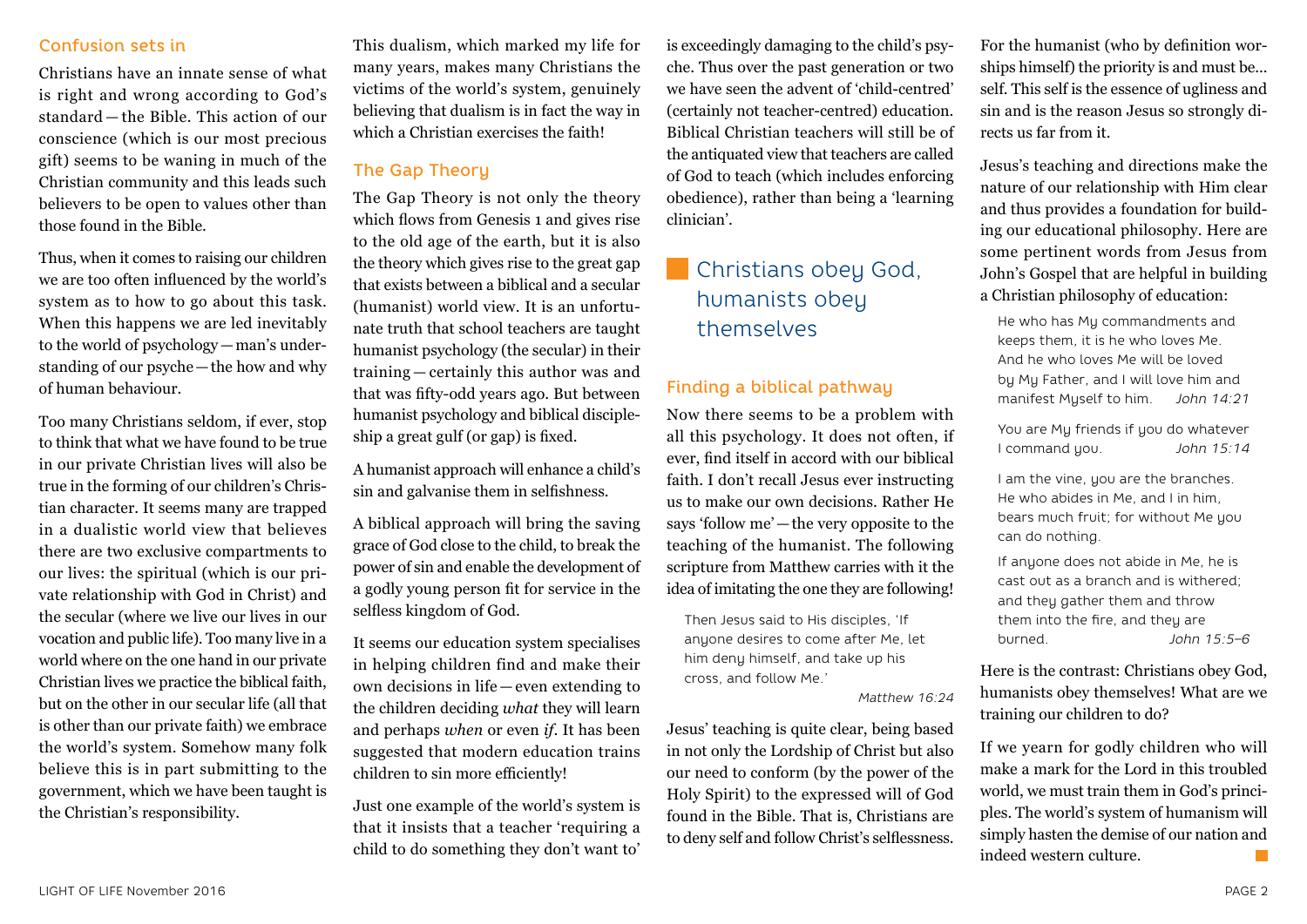

# Notation

In this final article in the series on elements of music, we look at the very basic building block of notation.

Notation is a thread woven through all the thirteen elements previously discussed – rhythm/beat, melody, dynamics, harmony, tempo, tonality, form, soundwaves, timbre, touch, body, soul and spirit. The most noticeable difference between notation and all other elements (except the body) is the fact that it is visible. All the other music elements combine in a huge aural tapestry, and notation gives it a visible representation.

#### Definition

Notation, from the Latin *notatio,* means 'a marking'. Notation is a system of descriptive, graphic symbols set down in writing. My simple definition for students is this:

Notation is music ideas and instructions written down on paper.

It uses the alphabet, along with many different shapes, lines and ovals. To a non-musician, the music symbols are not easy to understand. They are a different type of written language which takes time and practice to convert into sounds—like learning phonics.

## God message

Notation teaches us many things about God's character. Firstly, just as a composer writes his name on his music as creator, God has placed His signature on all His creation, because He wants to be remembered as the Creator. Psalm 119:52 tells us:

I remembered Thy judgements of old, O Lord, and have comforted myself.

Secondly, just as notation is a tangible manifestation and a preservable record of all the invisible music elements, God had His Word notated as a preservable record in the Bible of God's invisible qualities.

This shall be written for the generation to come and the people which shall be created shall praise the Lord. *Psalm 102:18*

Thirdly, just as a composer's notation is very specific because he cares greatly about his musical ideas and wants his instructions to be carefully followed, God is also very specific about His instructions for our lives because He cares enormously for us.

…He cares for you. *1 Peter 5:7*

Lastly, just as a composer obviously loves writing music and wants to share this love and passion with others, God wants to share His love with His children and the Bible is His series of love letters to us.

We can see how music notation is a reflection of God's loving character. It is a visible record of music, just as the Bible records the Creator's love for us. Romans 1:20 tells  $\overline{\mathbf{u}}$ 

For the invisible things of him from the creation of the world are clearly seen, being understood by the things that are made, even His eternal power and Godhead so that they are without excuse.

We have no reason to doubt who creates music when the composer puts their name to it. Likewise, we know that God is the Creator of us and the world, because His signature is obvious everywhere.

## **History**

A very brief history of notation shows us how it has changed over the centuries. In Ancient Times, most music was taught aurally and memorised. Priests had basic notation symbols written on the Scriptures to assist chanting. Conductors called *chironomers* used hand signals to direct the players. In the Middle Ages, small black markings called *neumes* were invented to indicate the rise and fall in melodies.

In about 1000 AD an Italian monk, Guido D'Arezzo, introduced the *line* to show how high or low the singers should go. Gradually more lines were added to become the standard five lines used today. In the Renaissance, clefs and notes indicated specific numbers of beats. Rhythm became more defined with barlines and time signatures. Composers of the Baroque and Classical periods became more specific in notating their ideas. In the Romantic period and late

Nineteenth Century, more signs and terms arose to describe tempo and dynamics. In the late 1900s and Twentieth Century even more symbols came into use with the invention of electronic instruments.

## Learning by reading vs learning by ear

The development of notation was excellent for preserving composers' works. However, there has been a downside to it. In the late 1880s and 1900s, there was a move to learning music by reading rather than by ear. The twentieth century heralded a flood of teaching methods and beginners' books. Ideas became fixed and bound by the written symbols, so improvisation and creativity diminished. Musicians became specialists in performance, composing, teaching, instrument making and many other areas of the music industry, rather than becoming well-rounded musicians. Many students received an unbalanced music education compared with those of earlier centuries, where a player was expected to do everything — compose, perform, improvise and write their own notation. Today's students can become excellent performers at the expense of other important related areas, especially sight reading (playing a piece from music the musician has never seen before). Despite the multitudes of exam systems now available, the focus on notation does not necessarily guarantee competent music readers.

Having said all that, in the last fifty years the pendulum has swung back a little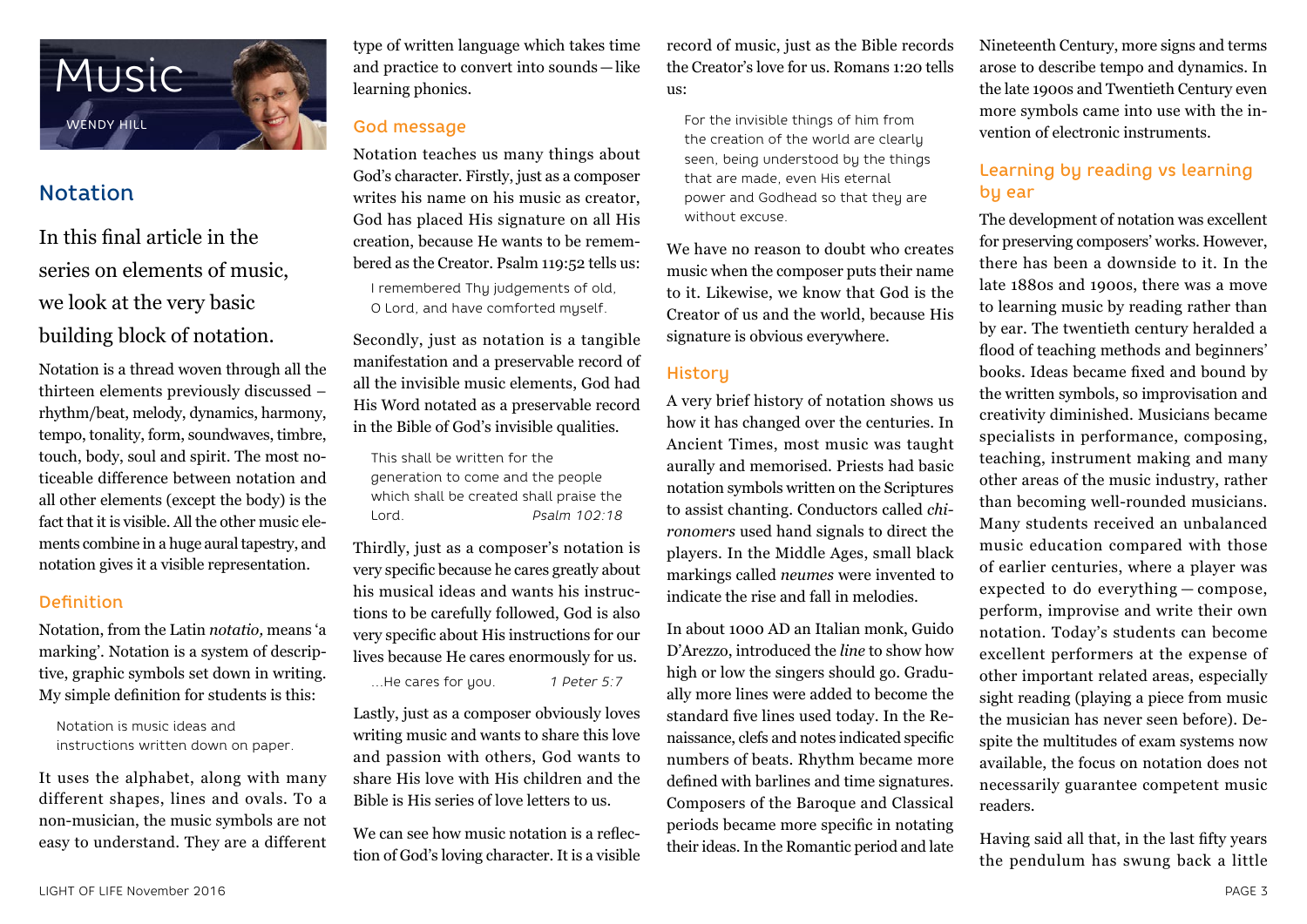# they will trust to the external written characters and not remember of themselves

towards learning more by ear in some teaching methods. But for many the printed page remains a type of 'security blanket'. There is a lost art of listening as so many are trained to depend on eyes, have difficulty memorising and lose much creativity and confidence. Sadly, this was my experience along with many others I've spoken to who were music students in the late 1900s.

This stifled situation does not seem to be new. What the ancient Greek philosopher Socrates said about the invention of the alphabet might equally apply to the development of music notation:

This discovery… will create forgetfulness in the learners' souls because they will not use their memories; they will trust to the external written characters and not remember of themselves. This specific you have discovered is an aid — not to memory but to recollection — and gives…only the semblance of truth; they will hear much and learn nothing; they will appear to know much and will generally know nothing; they will be tiresome company for they will seem wise without being wise.

> *Andrew Wilson-Dickson, The Story of Christian Music, page 48*

#### **Conclusion**

In summary, we have seen how important music notation is in:

- recording and preserving music
- acknowledging the creator of a piece of music
- showing evidence of someone who loves and cares about details and wants to share their ideas with others.

Notation reflects the same qualities about our Creator-God. I am very thankful for all the inspired writers of the Bible books so God's love message could be preserved for thousands of years. Our current human minds have become so dulled to spiritual things, and having the Author's written Word is essential to our lives. Music styles and their notation have changed over the centuries but the message of God to His children has not. 'God is love' has been the constant theme throughout the ages—and all events in the Bible are evidence that God is the same yesterday, today and forever.

I trust this series of articles on the music elements has been useful and of interest. Any feedback would be greatly appreciated. I can be contacted via email at wendy@ thegiftofmusic.com.au.

All articles and much more can be found on my website at www.thegiftofmusic.com.au (click below).





*Since many of our readers are within the Baby Boomer generation, we thought it beneficial to provide some well-researched information from Hallelujah acres on how to retain your cognitive skills well into your future.*

# How to save your aging brain

Something as easy as adding more spinach, kale, collards, chard and mustard greens to your diet could help slow cognitive decline, according to new research.

The study also examined the nutrients responsible for the effect, linking vitamin K consumption to slower cognitive decline for the first time.

The researchers tracked the diets and cognitive abilities of more than 950 older adults for an average of five years and saw a significant decrease in the rate of cognitive decline for study participants who consumed greater amounts of green leafy vegetables. People who ate one to two servings per day had the cognitive ability of a person 11 years younger than those who consumed none.

When the researchers examined individual nutrients linked with slowing cognitive decline, they found that vitamin K, lutein, folate and beta-carotene were most likely helping to keep the brain healthy.

'Our study identified some very novel associations,' said Morris, who presented the research at the American Society for Nutrition (ASN) Annual Meeting. 'No other studies have looked at vitamin K in relation to change in cognitive abilities over time, and only a limited number of studies have found some association with lutein.' Other studies have linked folate and beta-carotene intake with slower cognitive decline.

'With baby boomers approaching old age, there is huge public demand for lifestyle behaviors that can ward off loss of memory and other cognitive abilities with age,' said Morris. 'Our study provides evidence that eating green leafy vegetables and other foods rich in vitamin K, lutein and beta-carotene can help to keep the brain healthy to preserve functioning.'

In addition to green leafy vegetables, other good sources of vitamin K, lutein, folate and beta-carotene include brightly colored fruits and vegetables. A diet rich in vitamins E and C also may help prevent oxidative damage to neurons. One study found that vitamin E and vitamin C supplements taken together reduced the risk of Alzheimer's disease by 78%. Omega-3s and vitamin D also may have protective effects due to their anti-inflammatory properties.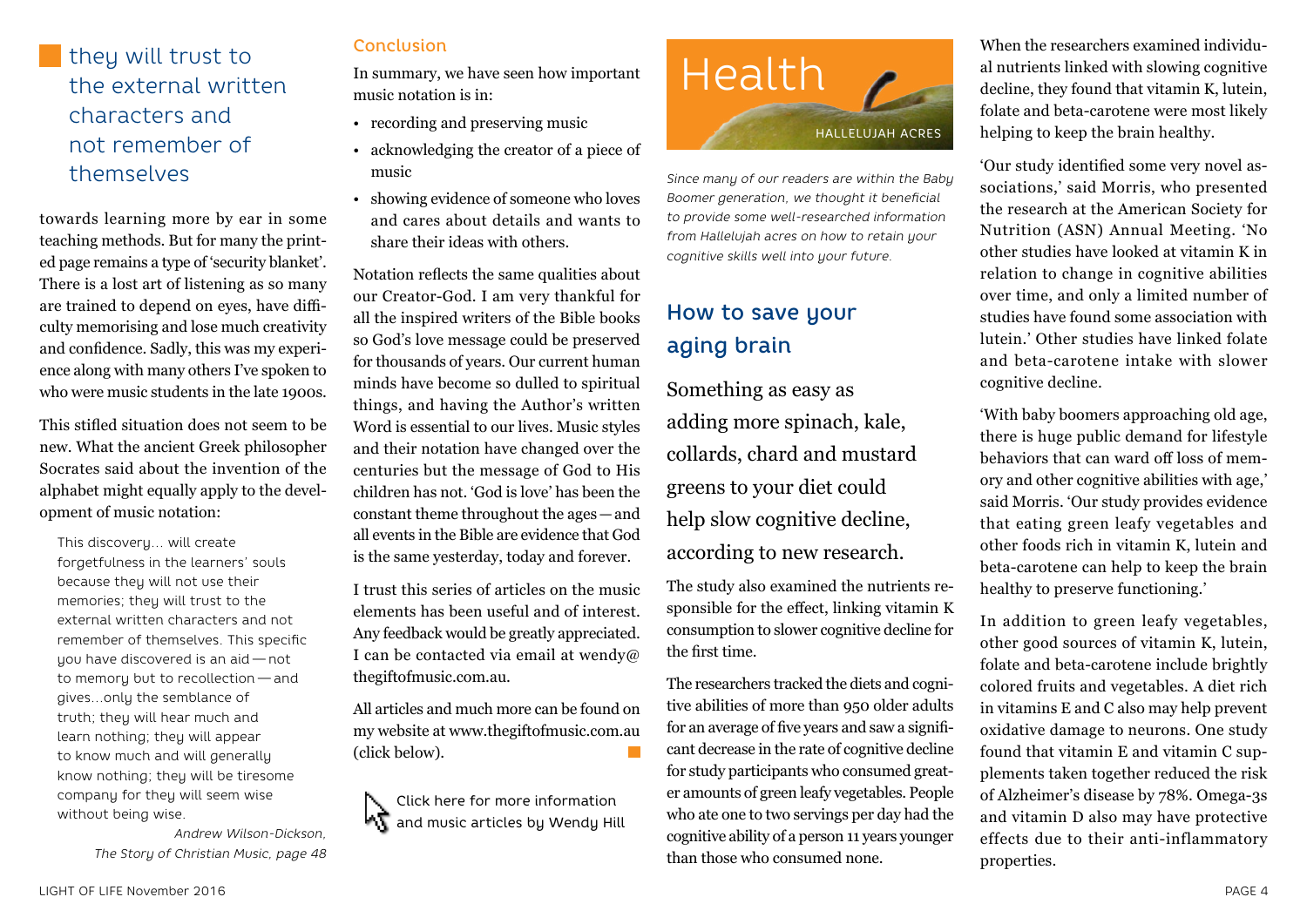#### Eight Habits that Improve Cognitive Function

#### **1** PHYSICAL ACTIVITY

Researchers at Boston University School of Medicine discovered more evidence that physical activity is beneficial for brain health and cognition. The study found that certain hormones, which are increased during exercise, may help improve memory. The researchers were able to correlate blood hormone levels from aerobic fitness, and identify positive effects on memory function linked to exercise.

Researchers at Dana-Farber and Harvard Medical School released a different study showing a specific molecule released during endurance exercise that improves cognition and protects the brain against degeneration.

#### **2** OPENNESS TO EXPERIENCE

A study from October 2013 titled *The Impact of Sustained Engagement on Cognitive Function in Older Adults: The Synapse Project* found that learning new and demanding skills while maintaining an engaged social network are key to staying sharp as we age.

The findings reveal that less demanding activities, such as listening to classical music or simply completing word puzzles, probably don't provide noticeable benefits to an aging mind and brain. Older adults have long been encouraged to stay active and to flex their memory and learning like any muscle that you have to 'use it or lose it.'

However, this new research indicates that not all mind-engaging activities improve cognitive function. Lead researcher Denise Park of the University of Texas at Dallas says, 'It seems it is not enough just to get out and do something—it is important to get out and do something that is unfamiliar and mentally challenging, and provides broad stimulation mentally and socially. When you are inside your comfort zone you may be outside of the enhancement zone.'

Another study found that a training program designed to boost cognition in older adults also increased their openness to new experiences, demonstrating for the first time that a non-drug intervention in older adults can change a personality trait once thought to be fixed throughout a person's lifespan.

#### **3** CURIOSITY AND CREATIVITY

A study published in July 2013 found that reading books, writing and participating in brain-stimulating activities at any age may preserve memory. Neuroscientists discovered that reading a novel can improve brain function on a variety of levels. This study on the brain benefits of reading fiction was conducted at Emory University. The study was titled *Short- and Long-Term Effects of a Novel on Connectivity in the Brain* and was published in the journal *Brain Connectivity*.

The researchers found that becoming engrossed in a novel enhances connectivity in the brain and improves brain function. Interestingly, reading fiction was found to

improve the reader's ability to put themselves in another person's shoes and flex the imagination in a way that is similar to the visualisation an athlete would do while mentally rehearsing a motion in sports.

'Our study suggests that exercising your brain by taking part in activities such as these across a person's lifetime, from childhood through old age, is important for brain health in old age,' concluded coauthor Robert S. Wilson, PhD.

### **4** SOCIAL CONNECTIONS

John Cacioppo, Professor of Psychology from University of Chicago, presented findings in February 2014 which identified that the health consequences of feeling lonely can trigger psychological and cognitive decline.

Cacioppo's research found that feeling isolated from others can disrupt sleep, elevate blood pressure, increase morning rises in the stress hormone cortisol, alter gene expression in immune cells, increase depression, and lower overall subjective well-being. All these factors conspire to disrupt optimal brain function and connectivity, and reduce cognitive function.

#### **5** MINDFULNESS/PRAYER/MEDITATION

A 2013 pilot study by researchers at Harvard's Beth Israel Deaconess Medical Center identified that the brain changes associated with meditation, and the subsequent stress reduction, may play an important role in slowing the progression of age-related cognitive disorders like

new research indicates that not all mind-engaging activities improve cognitive function

Alzheimer's disease and other dementias. Rebecca Erwin Wells MD MPH explained, 'We were particularly interested in looking at the default mode network (the brain system that is engaged when people remember past events or envision the future, for example) and the hippocampus (the part of the brain responsible for emotions, learning and memory)—because the hippocampus is known to atrophy as people progress toward mild cognitive impairment and Alzheimer's disease. We also know that as people age, there's a high correlation between perceived stress and Alzheimer's disease, so we wanted to know if stress reduction through meditation might improve cognitive reserve.'

Some religious affiliations practice meditating through prayer, singing, chanting, rosary, etc. — which all emulate our need to meditate on God's Holy Word.

### **6** BRAIN-TRAINING GAMES

Researchers at University of California in San Francisco have created a specialised video game that may help older people boost mental skills like handling multiple tasks at once. Dr. Adam Gazzaley of UCSF and colleagues published their findings in the September 2013 journal *Nature*.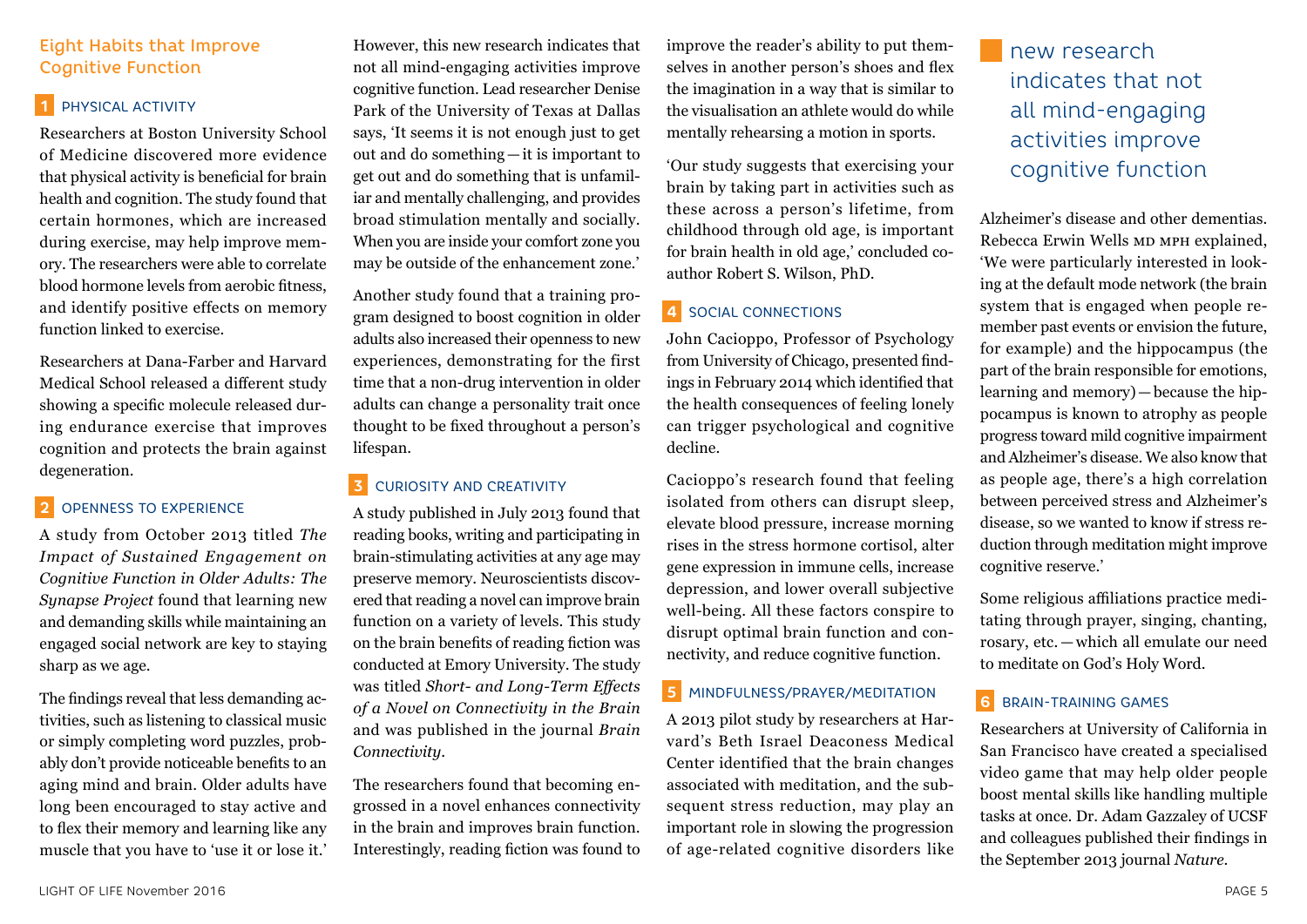In January of 2014, researchers at Johns Hopkins University reported that as few as ten sessions of cognitive training improved an older person's reasoning ability and speed-of-processing for up to a decade after the intervention. If someone received additional 'booster' sessions over the next three years, the improvements were even more dramatic.

## **7** GET ENOUGH SLEEP

Scientists have known for decades that the brain requires sleep to consolidate learning and memory. Sleep researchers from Brown University presented groundbreaking new research that helps explain the specifics of how the sleeping brain masters a new task.

'It's an intensive activity for the brain to consolidate learning — so the brain may benefit from sleep, perhaps because more energy is available, or because distractions and new inputs are fewer,' said study author Yuka Sasaki, a research associate professor in Brown University's Department of Cognitive, Linguistic, and Psychological Sciences.

'Sleep is not just a waste of time,' Yuka Sasaki concludes. The extent of reorganisation that the brain accomplishes during sleep is suggested by the distinct roles the two brainwave oscillations appear to play.

A February 2014 study from the University of California in San Francisco found an association between poor sleep quality and reduced gray matter volume in the brain's frontal lobe, which helps control important

processes such as working memory and executive function. 'Previous imaging studies have suggested that sleep disturbances may be associated with structural brain changes in certain regions of the frontal lobe,' said lead author Linda Chao. 'The surprising thing about this study is that it suggests poor sleep quality is associated with reduced gray matter volume throughout the entire frontal lobe and also globally in the brain.'

## **8** REDUCE CHRONIC STRESS

Neuroscientists have discovered that chronic stress and high levels of cortisol can damage the brain. A wide range of recent studies have affirmed the importance of maintaining healthy brain structure and connectivity by reducing chronic stress, which lowers cortisol.

Neuroscientists found that chronic stress triggers long-term changes in brain structure and function which can lead to cognitive decline. Their findings might explain why young people who are exposed to chronic stress early in life are prone to mental problems such as anxiety and mood disorders later in life, as well as learning difficulties.

The 'stress hormone' cortisol is believed to create a domino effect that hard-wires pathways between the hippocampus and amygdala in a way that might create a vicious cycle by creating a brain that becomes predisposed to be in a constant state of fight-or-flight.

The researchers found that hardening wires may be at the heart of the hyper-connected circuits associated with prolonged stress. This results in an excess of white matter in some areas of the brain. Ideally, the brain likes to trim the fat of excess wiring through neural pruning in order to maintain efficiency and streamlined communication within the brain.

Chronic stress has the ability to flip a switch in stem cells that turns them into a type of cell that inhibits connections to the prefrontal cortex, which would improve learning and memory, but lays down durable scaffolding linked to anxiety, depression, and post-traumatic stress disorder.

So—whilst those of us who are older may already be feeling the effects of an aging brain, it's never too late to start treating our bodies better. And of course people of any age can benefit from these pointers to keep themselves well-prepared for later life.  $\mathcal{L}^{\text{max}}$ 



## Bob Jones University Press

**Mathematics** MATH 1 (FOURTH EDITION)



A revised edition of this popular series. Skills for writing equations, reading graphs, and problem solving are introduced using theme characters Digit the Clown and Cecilia, his pet seal. Two new chapters have been added to the worktext on plane figures and charts/ graphs.

| Student Text                    | \$41.35  |
|---------------------------------|----------|
| Teacher Edition                 | \$118.60 |
| Student Manipulatives (K and 1) | \$28.75  |
| Tests                           | \$23.80  |
| Answer Key to Tests             | \$16.60  |

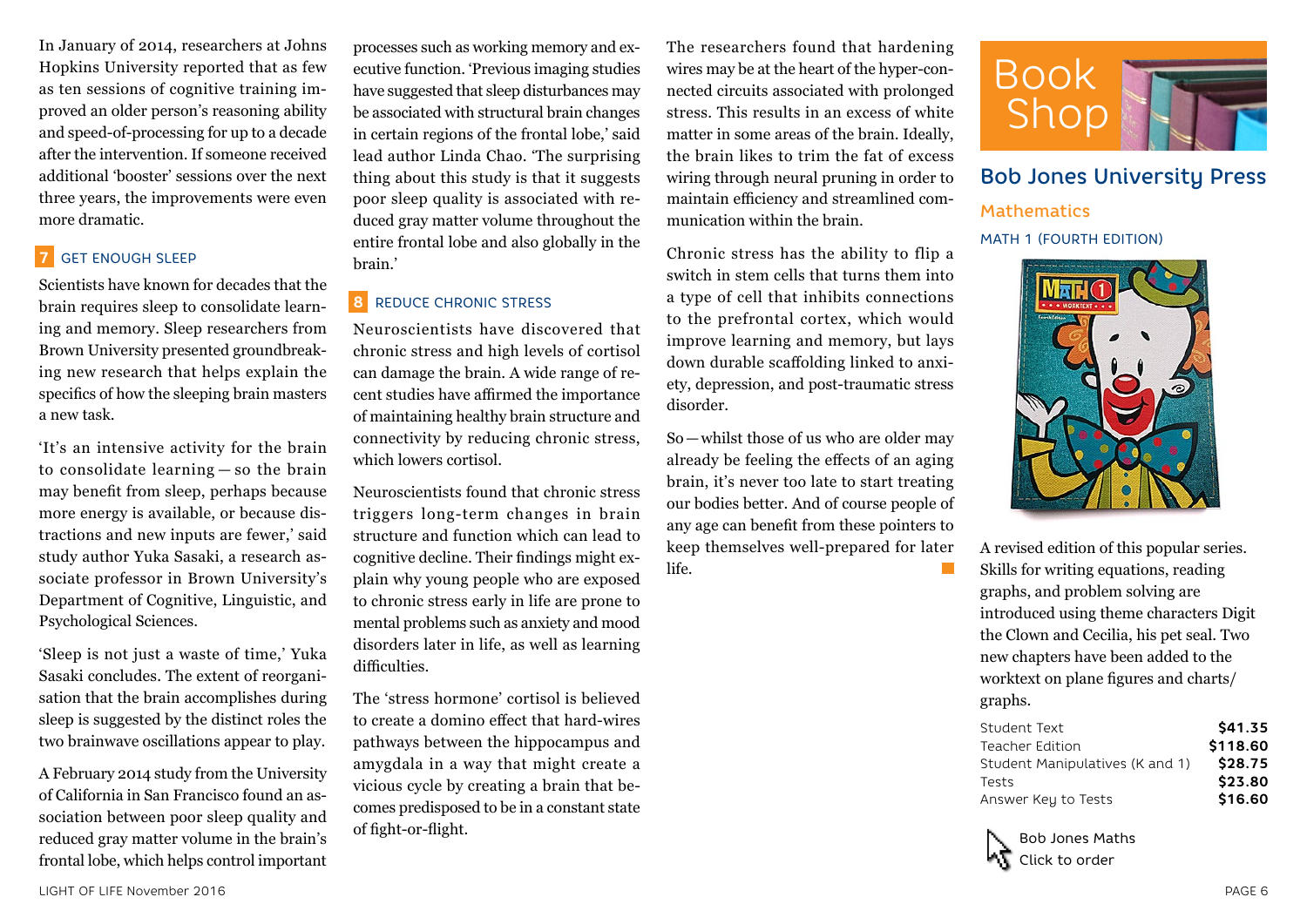#### **Science**

#### GRADE 6 SCIENCE (FOURTH EDITION)

The final primary level revision of this excellent series has undergone significant editing. Students study a diverse range of earth, space, biology and chemistry topics.

| Student Text            | \$68.30 |
|-------------------------|---------|
| Teacher Edition         | \$97.95 |
| Student Activity Manual | \$50.70 |
| Tests                   | \$23.80 |
| Answer Key to Tests     | \$16.60 |



**CHEMISTRY** 

#### GRADE 11 CHEMISTRY (FOURTH EDITION)

New fully revised edition builds an understanding of atomic structure, chemical composition, and chemical reactions. Also includes new content about semiconductors and nuclear chemistry as well as additional biblical worldviewshaping sections that help students to think through common debates among scientists.

| Student Text                  | \$103.80 |
|-------------------------------|----------|
| Teacher Edition               | \$141.55 |
| Tests                         | \$25.60  |
| Answer Key to Tests           | \$18.40  |
| Lab Manual                    | \$46.30  |
| Teacher Edition to Lab Manual | \$53.90  |
|                               |          |

Bob Jones Science Click to order



# History and Geography

#### HERITAGE STUDIES 6 (THIRD EDITION)

Fully revised edition of this upper primary general studies text, providing a good introduction to history and geography. Covers the land, people, and culture of ancient civilizations in Africa, Asia, Europe, and the Americas. Includes many maps, charts, primary sources and activities.

| Student Text            | \$56.15 |
|-------------------------|---------|
| Teacher Edition with CD | \$93.90 |
| Student Activity Manual | \$32.80 |
| Tests                   | \$23.80 |
| Answer Key to Tests     | \$16.60 |
| Maps and More           | \$81.45 |

GRADE 9 CULTURAL GEOGRAPHY (FOURTH EDITION)

Revised and reorganised, this is a most comprehensive and useful text for secondary Geography. Students study the geography, cultures, land forms, climates, resources, economy, religions, and government of countries and continents around the world. Contains copious photographs, charts, maps, and first-person accounts.

| Student Text                   | \$93.45  |
|--------------------------------|----------|
| Teacher Edition with CD        | \$116.35 |
| Student Activity               | \$48.05  |
| Answer Key to Student Activity | \$57.95  |
| Tests                          | \$25.60  |
| Answer Key to Tests            | \$18.40  |
|                                |          |

#### GRADE 10 WORLD HISTORY (FOURTH EDITION)

Fully revised and reorganised into a single volume. Recounts the story of mankind from creation to the present. Examines ancient civilizations, the Greeks, the Roman Empire, India, Asia, Africa, the Middle Ages, the Renaissance, and the Reformation.

| Student Text                   | \$93.45  |
|--------------------------------|----------|
| Teacher Edition with CD        | \$116.35 |
| Student Activity               | \$48.05  |
| Answer Key to Student Activity | \$57.95  |
| Tests                          | \$25.60  |
| Answer Key to Tests            | \$18.40  |

### **Economics**

#### GRADE 12 ECONOMICS (SECOND EDITION)

Completely revised and updated, this course introduces and explores key principles of economics, from household purchases to the stock market. Provides practical information about budgeting, banking, debt, credit, interest, and issues related to national economic systems.

| Student Text                         | \$83.15  |
|--------------------------------------|----------|
| Teacher Edition with CD              | \$116.35 |
| Student Activity Book                | \$48.05  |
| Answer Key to Student Activity Book. | \$57.95  |
| Tests                                | \$25.60  |
| Answer Key to Tests                  | \$18.40  |
|                                      |          |





Bob Jones History/Geography Click to order



Bob Jones Economics Click to order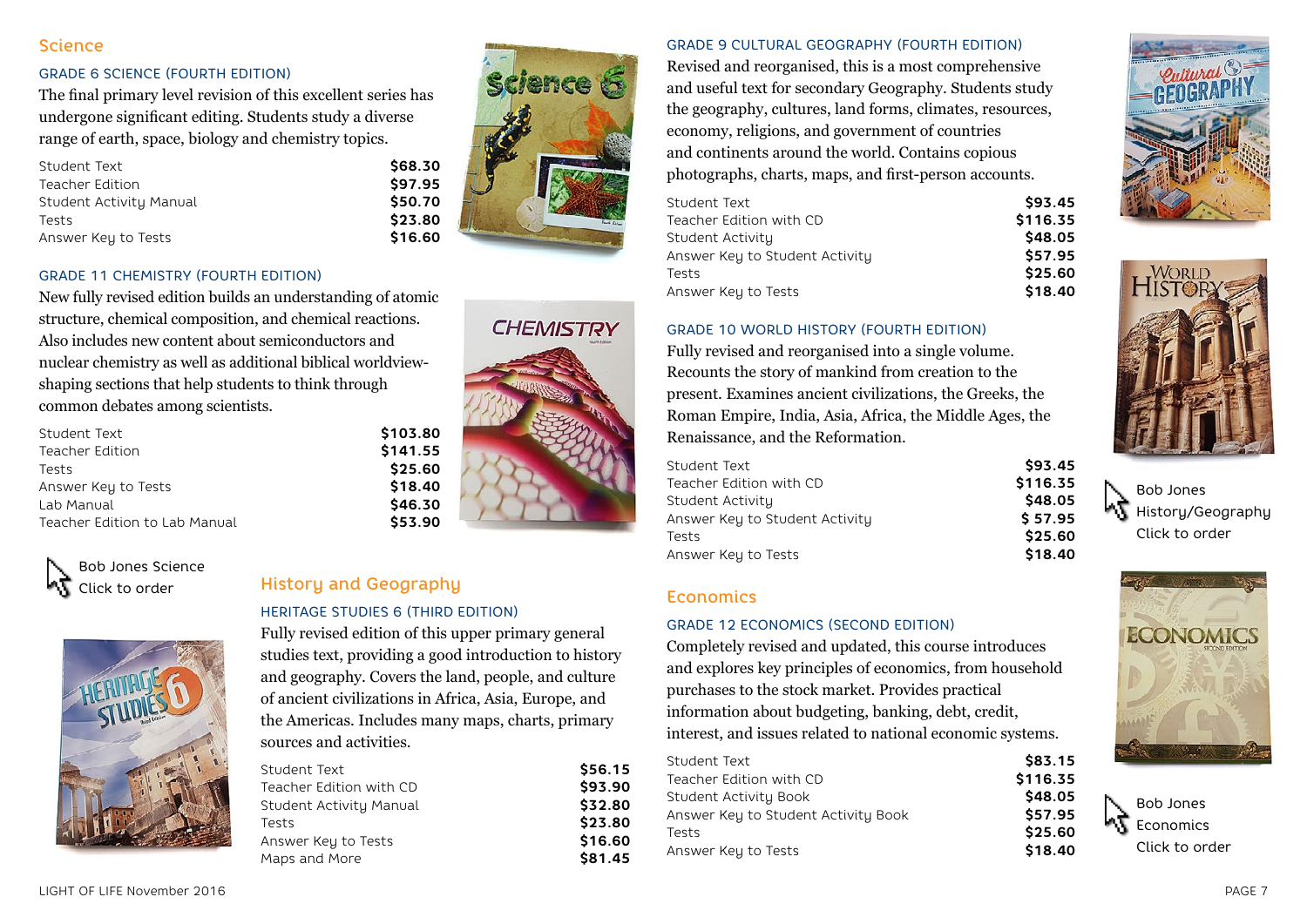# Need good gifts for Christmas?

We know the challenge it is to find good Christian reading materials for children, so we have prepared an age-graded range of books, primarily designed to build faith. Check our website for the full listing of each of these series.

## ONCE IN BLUEBERRY DELL *Bob Jones Journeyforth Preschool*

AGE

5

A beautifully illustrated book to read to young children. The High Prince visits Blueberry Dell but only one of the moles takes time to help and is rewarded for his kindness. Large format. **\$14.40**

#### TO GRANDMA'S HOUSE

*Rod and Staff Storybooks 6–7 years*  This volume has ten short stories about children visiting their grandmother. Hard cover, 116 pages. **\$15.85**

 $\overline{6}$ 

#### PULLING TOGETHER

*Bob Jones Journeyforth 6–7 years* When a fire destroys the barn and the farmer has to sell one of his work horses, the family must work together in hard times. Soft cover, 135 pages. **\$16.15**

#### DANIEL BOONE 7

*Heroes for Young Readers 6–7 years* This book tells in poetic prose the story of the great frontier man hunting and trapping in the woods of North Carolina. Beautifully illustrated, hard cover. **\$14.50**









#### FACING LIONS

*Risk Takers 7–11 years*

- This volume introduces church
- history with seven stories about heroes of the faith such as Apostle John, Polycarp, Constantine, and Athanasius. Soft cover, 107 pages. **\$9.95**

#### IRA SANKEY

*Bob Jones Journeyforth 9–12 years* Sankey was the singer who accompanied the evangelist D L Moody on his evangelical meetings through USA and Europe. Soft cover, 149 pages. **\$16.15**

#### WILLIAM TYNDALE

*Torch Bearers 9–12 years* This is the inspiring story of the sixteenth century English scholar responsible for the translation of the Bible into English. Soft cover, 132 pages. **\$7.95**

#### HANS BRINKER OR THE SILVER SKATES 12

*Classics for Young Readers 9–14 years*

This classic tale is the story of Dutch skaters Hans and Gretel, who show how faith in Christ and loving sacrifices can heal families. Soft cover, 224 pages. **\$12.65**









#### THOMAS EDISON

*Heroes of History 9–14 years* The biography of Thomas Edison, one of the most successful inventors of all time with over 1300 patents. Soft cover, 203 pages. **\$16.10**

#### WILLIAM BOOTH

9

 $1<sub>0</sub>$ 

11

1ว

13

14

15

*Christian Heroes Then and Now 9–14 years*

In industrial England, William Booth dedicated his life to

bringing hope and salvation to desperate people, founding the

Salvation Army in the process. Soft cover, 201 pages. **\$16.10**

## JOHN KNOX: THE SHARPENED SWORD

*Trailblazers 9–14 years* This great Scottish reformer knew no fear and stood for Christ in many difficult and dangerous situations. Soft cover, 170 pages. **\$10.95**

#### GIROLAMO SAVANAROLA *Bitesize Biographies Secondary to Adult*

The biography of a monk from 15th century Florence. He was a fiery prophet, denouncing corruption, but committed to the saving grace of God in Christ. Soft cover, 141 pages. **\$12.95**









10

7

9

13

14